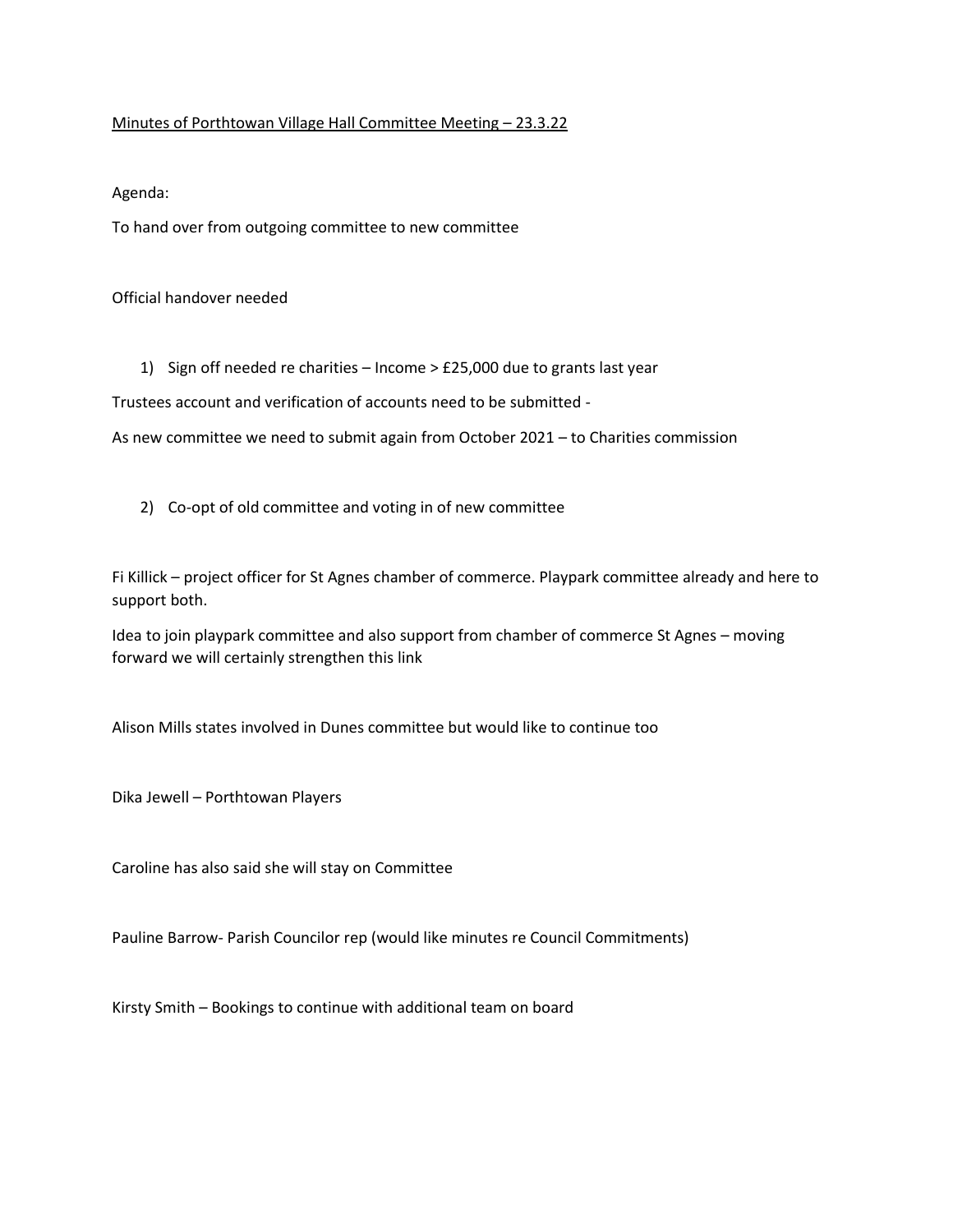New committee agreed – as per list from meeting 19.3.22 and those present tonight

All old committee in favour and new committee voted in.

Outgoing chairman has now disbanded and hands over officially to new Chair person – Jo Everill-Taylor

New Chair – Jo wholeheartedly thanked the outgoing committee to express our thanks for the work done for so many years.

New committee accepts now need to keep the hall going as it has in the past plus new projects and keep the legacy going.

Priorities for new committee:

- 1) Need to get fire certificate sorted reparation to doors
	- a. Fire / safety last looked at in Dec 2021 and Mikey believes should now be up to standard
	- b. Fire Officer
- 2) Health and safety issues e.g. lighting
- 3) Boiler needs sorting oil
	- a. ?Solar panels/ other solution

Paul Taylor assigned to look at issues with the building and help with assignment of tasks

Andy Bennie is happy to be involved in property management side of things

Pauline handed over additional points:

- 4) Treasurer information handed over from Pauline and she has discussed directly with incoming treasurer (Jeff) and we have accounts available to us
- 5) First Aid kit needs checking
	- a. In Maynard room currently but needs to go in Foyer and check in date then downstairs
- 6) PAT testing done recently (free of charge Greg Chowney)
- 7) Windows cleaned inside and outside recently by Andy Brazier for very reduced rates
	- a. He will continue to clean outside windows free of charge 4 x year
- 8) Quote for new carpet in foyer handed over Mikey has a reduced quote
	- a. New committee will consider hard flooring
- 9) Biffa bin contract
	- a. Need to take Pauline's name off
	- b. Need recycling bins here quote previously rejected
- 10) Cleaning contract needed
	- a. Cupboard upstairs with cleaning products in
- 11) Bar license could be re-instated but need someone to get training
	- a. Buffy at Victory has offered to help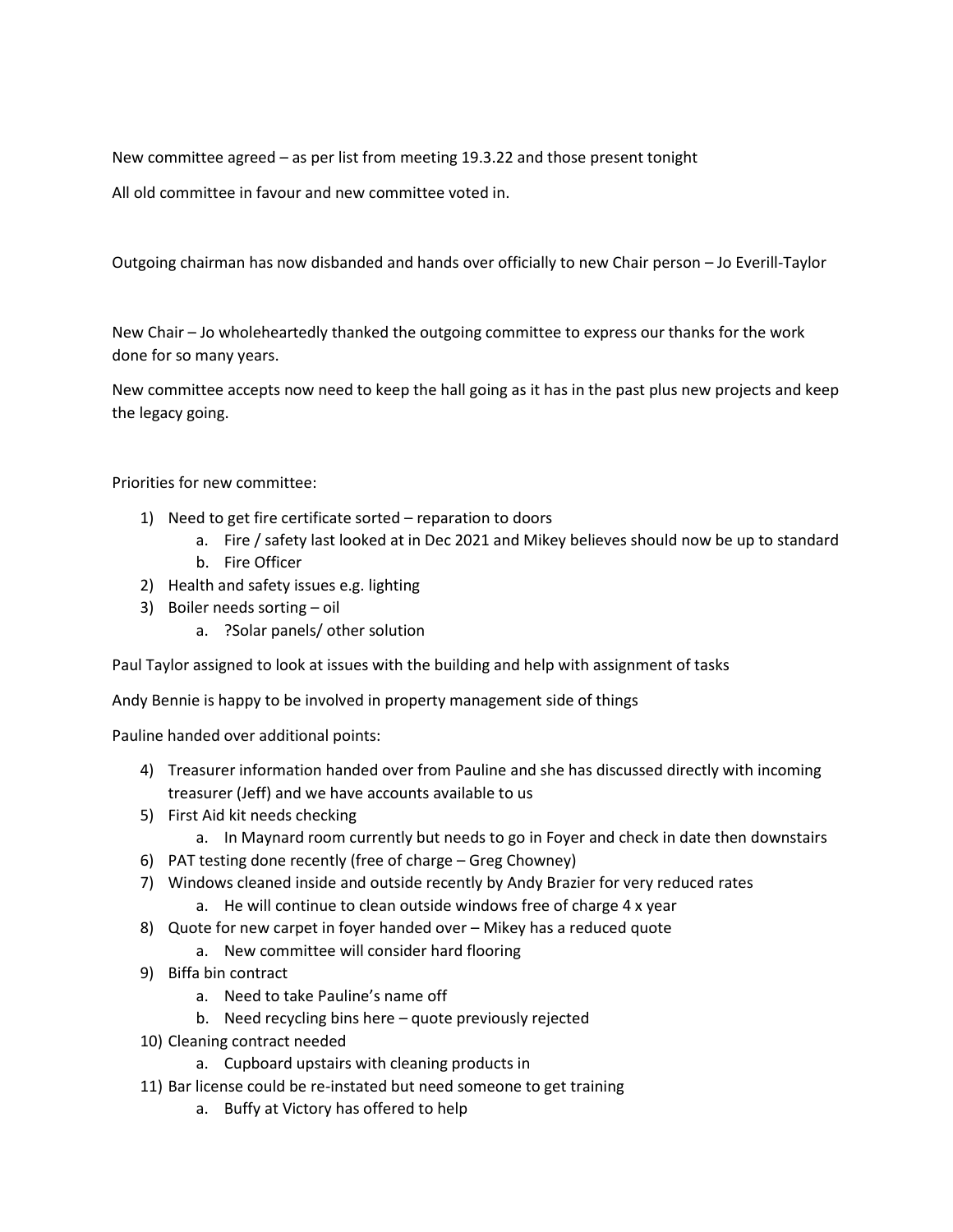Handover of keys – Jo has chairperson keys

Caretaker keys handed in

Porthtowan VH is a Refuge centre and Pauline has now handed over to other Counsellor – Anderson Knight so he could have the keys but we hold them as a committee for now

Co-operation business plans need to be finalised so no-one personally accountable – needs to be finalised. Either follow through with that or CIC as per SLSC (Adam Richards has offered to share information)

Surrounding land as well as building is responsibility of the hall so insurance needs to cover this.

Question asked re annual costs of running the village hall

2 years ago this was looked at and not done since so needs formal r/v

Regular bookings from:

Pre-school Monday-Friday

Judo (Monday)

Porthtowan Players

Youth Group

Few childrens' parties and meetings rooms

Previous Saturday am markets

Craft fayres - ?alternate months (£60/month) – Lee Roberts

Lighting, insurance, water bills regular

Grants have been given for Covid restart fund

£17,000 approximately now in the bank

Kirsty stated we are missing out on adult parties re no bar so this could be looked at ?External running of the bar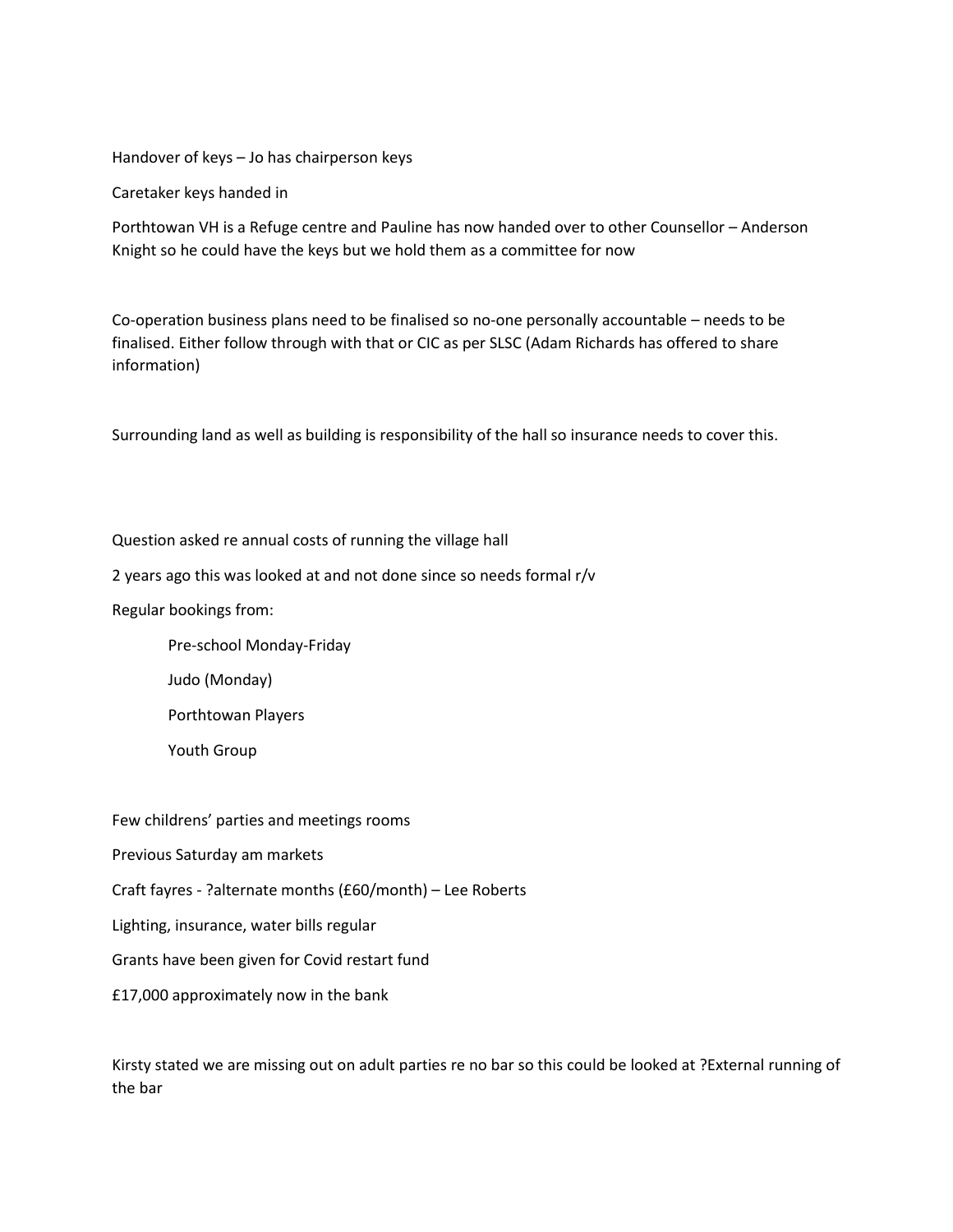Need hygiene certificates if want to cook food on the premises?

Fi Killick stated that with links to chamber of commerce we could get information re grants available and Fi willing to feedback from those meetings.

Christmas market mentioned and how we run that could be looked at – Unicorn on the beach hosted last year

As VH we should join in with other community days e.g.: Duck racing and get a simultaneous event going on.

New Chair Agenda going forwards:

Jo reminded us that we need to keep funds coming into Village Hall through volunteers

Reminded re  $25<sup>th</sup>$  anniversary – 2025 to plan a big event for.

Mission statement: Needs writing at  $1<sup>st</sup>$  meeting of new committee

Schedule of meetings set:

1 x month meeting needed as per constitution

AGM needs to be called by May – Secretaries responsibility – 21 days noticed needed.

Other suggestions from new committee

Facebook page and Website updates

Additional support: Monkey Puzzle have offered to do prints at cost price for advertising (Becky)

## AOB:

Discussion had re alarm system – currently disarmed

We will look at this and possibly just a lock box at front of building.

Kitchen door and back door may not be very secure (fire doors) – needs to be looked at

New treasurer needs to have bank card to get money out

Regular bookings need to be handed out

Horse box to be on the back of the VH to sell cheese-cakes / similar and offer to keep keys / let people in – Craig